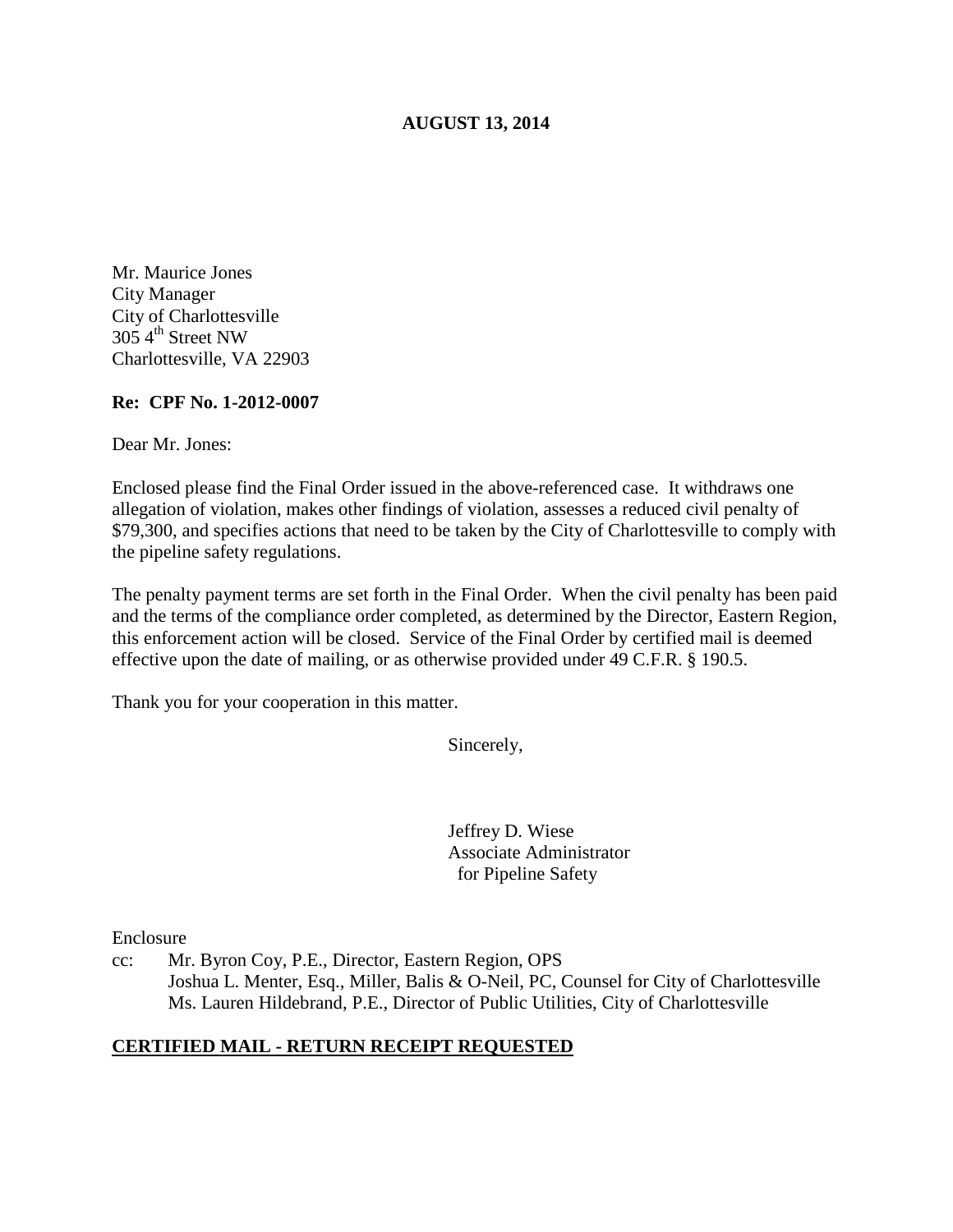# **U.S. DEPARTMENT OF TRANSPORTATION PIPELINE AND HAZARDOUS MATERIALS SAFETY ADMINISTRATION OFFICE OF PIPELINE SAFETY WASHINGTON, D.C. 20590**

| In the Matter of                                               |  |
|----------------------------------------------------------------|--|
| City of Charlottesville, Virginia,<br>a municipal corporation, |  |
| Respondent.                                                    |  |
|                                                                |  |

**City of Charlottesville, Virginia, ) CPF No. 1-2012-0007** 

# **FINAL ORDER**

Between January 24 and March 9, 2011, pursuant to 49 U.S.C. § 60117, a representative of the Virginia State Corporation Commission (VA SCC), as agent for the Pipeline and Hazardous Materials Safety Administration (PHMSA), Office of Pipeline Safety (OPS), conducted an onsite pipeline safety inspection of the facilities and records of the City of Charlottesville (Charlottesville, City, or Respondent) in Charlottesville, Virginia. The City operates a municipally-owned natural gas distribution system, consisting of 316 miles of main and 17,828 service lines.<sup>1</sup>

As a result of the inspection, the Director, Eastern Region, OPS (Director), issued to Respondent, by letter dated December 13, 2012, a Notice of Probable Violation, Proposed Civil Penalty and Proposed Compliance Order (Notice). In accordance with 49 C.F.R. § 190.207, the Notice proposed finding that Charlottesville had committed various violations of 49 C.F.R. Part 192 and proposed assessing a civil penalty of \$88,500 for the alleged violations. The Notice also proposed that Respondent be required to take certain measures to correct the alleged violations.

Charlottesville responded to the Notice by letter dated January 14, 2013 (Response). The City contested four of the eight allegations, offered additional information in response to the Notice, and requested that the proposed civil penalty be reduced or eliminated. Respondent did not request a hearing and therefore has waived its right to one.

# **FINDINGS OF VIOLATION**

The Notice alleged that Respondent violated 49 C.F.R. Part 192, as follows:

**Item 1:** The Notice alleged that Respondent violated 49 C.F.R. § 192.739(a), which states:

<sup>&</sup>lt;sup>1</sup> http://www.charlottesville.org/ (last accessed May 2, 2013)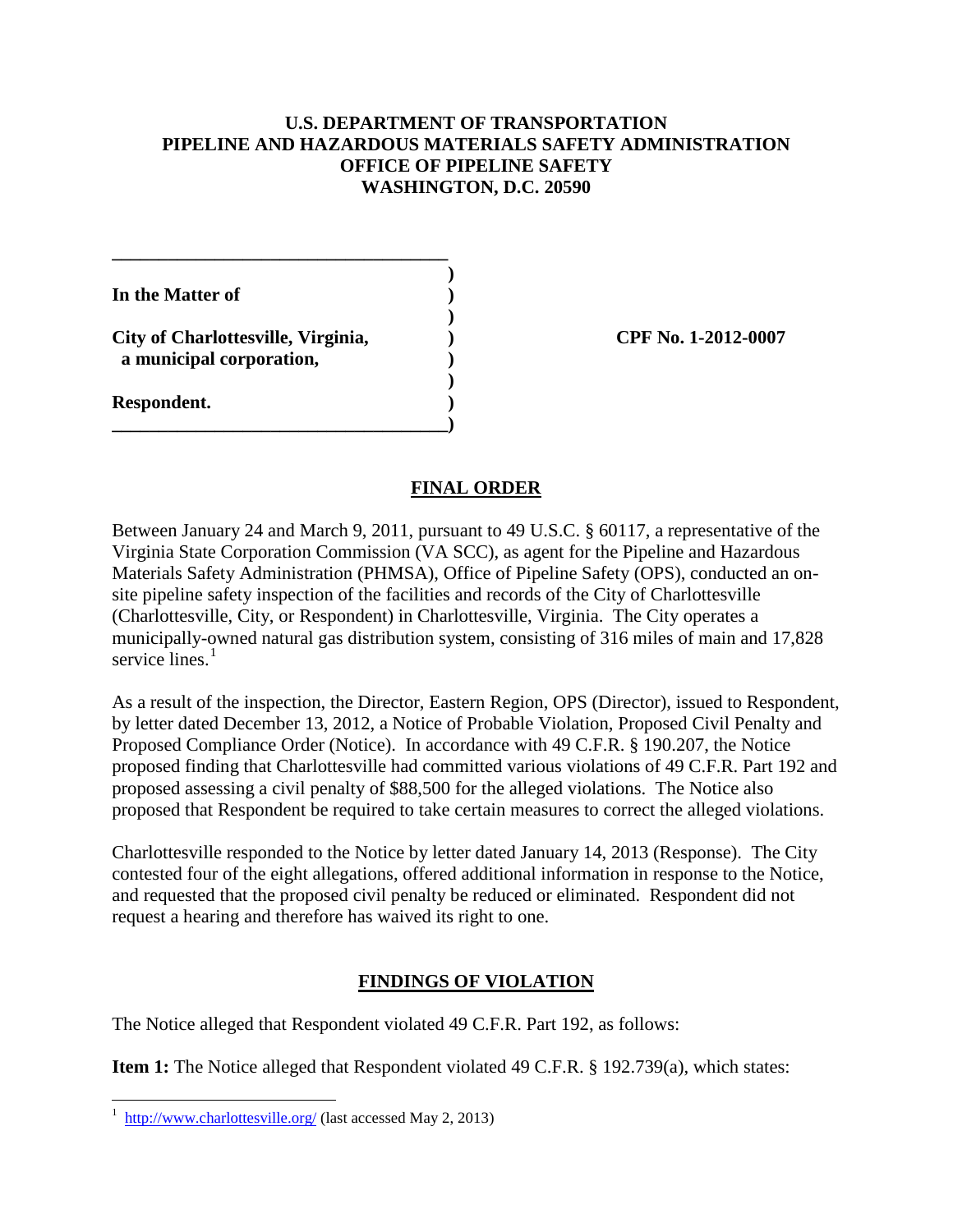# **§ 192.739 Pressure limiting and regulating stations: Inspection and testing.**

(a) Each pressure limiting station, relief device (except rupture discs), and pressure regulating station and its equipment must be subjected at intervals not exceeding 15 months, but at least once each calendar year, to inspections and tests to determine that it is

(1) In good mechanical condition . . . .

The Notice alleged that Respondent violated 49 C.F.R. § 192.739(a) by failing to demonstrate that each pressure regulating station and its equipment had been inspected and tested at intervals not exceeding 15 months, but at least once each calendar year. 2 Specifically, the Notice alleged that Charlottesville could not provide inspection records to demonstrate that the Rt. 29 North, Rutledge, and McIntire Park pressure regulating stations had been inspected and tested at the required intervals.

| <b>Station</b>          | <b>Inspection Date</b> | <b>Inspection Date</b> | Calendar Year | Number of Days Late |
|-------------------------|------------------------|------------------------|---------------|---------------------|
|                         |                        |                        | Missed        |                     |
| Rt. 29 North            | 12/2/2008              | 1/8/2010               | 2009          |                     |
| Rutledge                | 12/2/2008              | 1/8/2010               | 2009          |                     |
| McIntire Park 12/8/2009 |                        | 1/5/2011               | 2010          |                     |

The Notice provided the following chart of violations:

Respondent did not contest this allegation of violation. Accordingly, based upon a review of all of the evidence, I find that Respondent violated 49 C.F.R. § 192.739(a) by failing to demonstrate that each pressure regulating station and its equipment had been inspected and tested at intervals not exceeding 15 months, but at least once each calendar year.

**Item 2:** The Notice alleged that Respondent violated 49 C.F.R. § 192.161(c), which states:

#### **§ 192.161 Supports and anchors.**

(a) …

(c) Each support or anchor on an exposed pipeline must be made of durable, noncombustible material and must be designed and installed as follows:

(1) Free expansion and contraction of the pipeline between supports or anchors may not be restricted.

(2) Provision must be made for the service conditions involved.

(3) Movement of the pipeline may not cause disengagement of the support equipment.

The Notice alleged that Respondent violated 49 C.F.R. § 192.161(c) by failing to install supports on an exposed pipeline that were made of durable, noncombustible material. Specifically, the

 2 Pipeline Safety Violation Report (December 13, 2012) (Violation Report), Exhibit A4.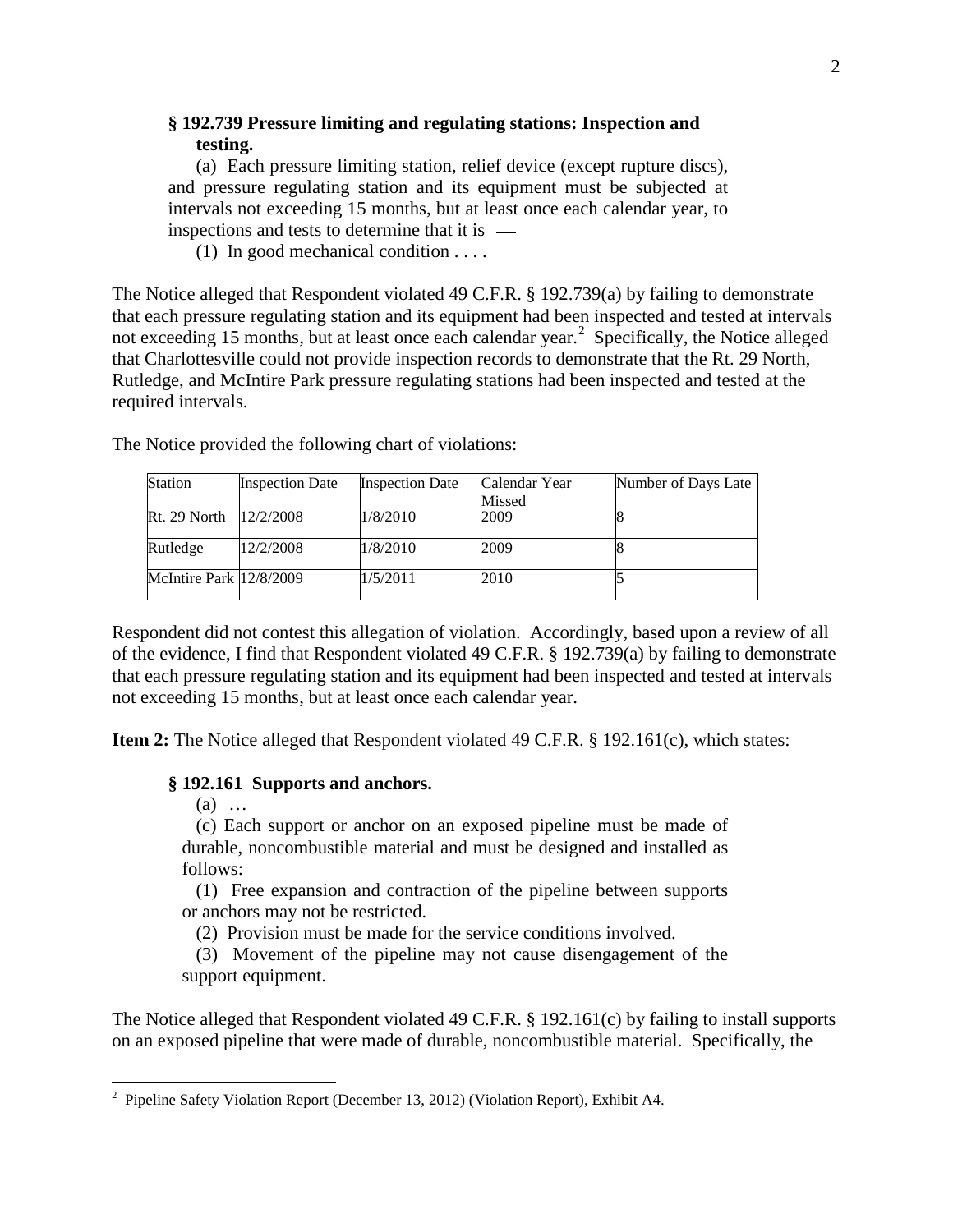Notice alleged that Charlottesville had installed wooden blocks that were not fastened to the building as support for an exposed roof main.

Respondent did not contest this allegation of violation. Accordingly, based upon a review of all of the evidence, I find that Respondent violated 49 C.F.R. § 192.161(c) by failing to install supports on an exposed pipeline that were made of durable, noncombustible material.

**Item 3:** The Notice alleged that Respondent violated 49 C.F.R. § 192.317(b), which states:

### **§ 192.317 Protection from hazards.**

 $(a)$  …

(b) Each aboveground transmission line or main, not located offshore or in inland navigable water areas, must be protected from accidental damage by vehicular traffic or other similar causes, either by being placed at a safe distance from the traffic or by installing barricades.

The Notice alleged that Respondent violated 49 C.F.R. § 192.317(b) by failing to protect an aboveground transmission line or main from accidental damage by vehicular traffic, either by placing the line at a safe distance from traffic or by installing barricades. Specifically, the Notice alleged that Charlottesville did not protect an aboveground regulator station from accidental vehicular damage by placing it either at a safe distance from traffic or by installing barricades at East Market Street and Old Preston Avenue in Charlottesville. According to the Notice, inspectors photographed the regulator sitting 12 feet from the edge of the road, where the road curves at East Market Street and Old Preston Avenue.

In its Response, Charlottesville raised three defenses. First, it argued that the regulator station had been located at a safe distance from traffic since its initial installation, as the station was located 12 feet from the road's concrete curb line, the road had a six-inch-high curb, the area had a 25 miles per hour (mph) speed limit, and the regulator was located on the inside of a curve in the road. Respondent further argued that because of the angle of the road, a speeding car might miss the curve but would travel *away* from the regulator station. Second, Respondent argued that the VA SCC had never before suggested that the regulator station was not at a safe distance. The City pointed out that the regulator station had been inspected in November 2007, and the VA SCC had not communicated any concerns regarding its safe distance from traffic at that time.

Third, Charlottesville argued that, in an effort to be proactive and ensure compliance with 49 C.F.R. § 192.317(b), the Chief Gas Engineer of Charlottesville had made repeated requests, over a three-year period, for guidance or an interpretation of the phrase "at a safe distance from the traffic." Respondent stated that after three years with no response, the City provided the VA SCC with its interpretation, suggesting that "safe distance" should be a function of the speed limit, the road edge construction (i.e., concrete curb versus edge of pavement), and other considerations. Still, Charlottesville received no response from the VA SCC until it received the Notice alleging this violation.

In response to Respondent's arguments, PHMSA asserted that it was unaware of any verbal or written requests by Charlottesville to the VA SCC for guidance or an interpretation of 49 C.F.R. § 192.317(b). PHMSA also asserted that Respondent could have searched PHMSA's public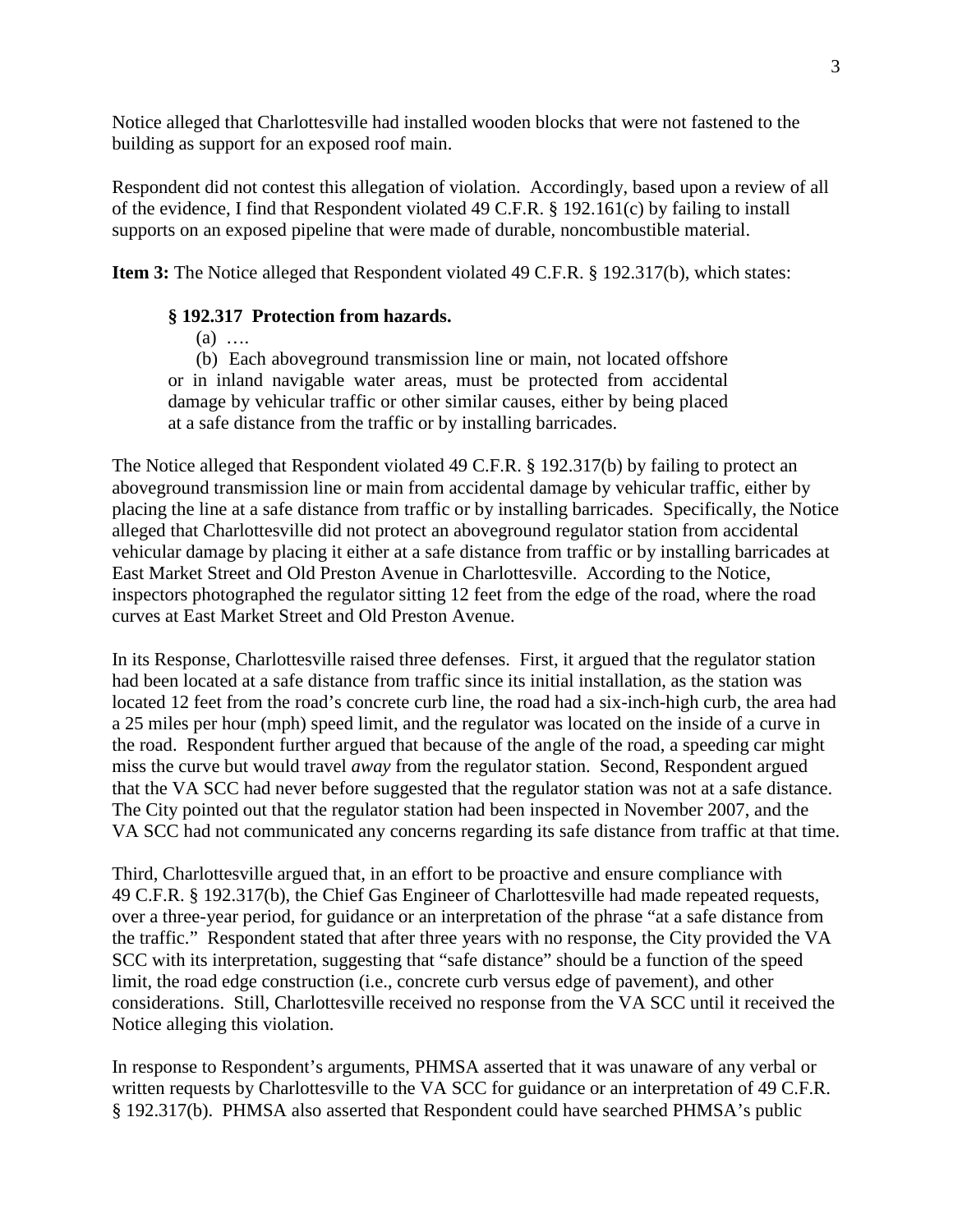website for enforcement guidance or sought informal guidance and interpretive assistance, in accordance with 49 C.F.R. § 190.11. The agency further argued that Respondent could have obtained commercially available software such as WinDOT, industry standards, or industry association information as sources of pipeline safety guidance and regulation interpretations.

Moreover, PHMSA explained that the agency had issued an informal interpretation of the phrase "at a safe distance from traffic." The agency interpretation of 49 C.F.R. § 192.317(b), dated October 9, 1995, states, in relevant part:

As to §192.317(b), we have not adopted criteria to judge the safety of distances separating aboveground gas pipeline facilities from vehicular traffic. So a safe distance would be whatever a reasonable and prudent operator would conclude is safe under the circumstances, considering relevant factors such as the speed limit, the direction of traffic, the terrain, and any natural barriers.

Considering the arguments and evidence, I find that the regulation does not provide a "bright line" test, but the 1995 interpretation of 49 C.F.R. § 192.317(b) does provide useful clarification of the phrase "at a safe distance from traffic." In fact, the 1995 interpretation addresses the very question that the City had asked the VA SCC: "What criteria can be used to determine if the pipeline is a 'safe distance from the traffic' under §192.317(b)?" by providing a description of the relevant factors that need to be considered.<sup>3</sup> While barricades can provide additional protection from vehicular traffic, I find that under the particular factual scenario here, Charlottesville reasonably considered the relevant factors, such as the speed limit (25 mph), the direction of traffic (angle of the road slowing the traffic), and any natural barriers (12 feet from the road's concrete curb line and a six-inch high curb). Based upon the foregoing, I hereby order that Item 3 of the Notice be withdrawn.

**Item 4:** The Notice alleged that Respondent violated 49 C.F.R. § 192.353(c), which states:

# **§ 192.353 Customer meters and regulators: Location.**

(a) …

(c) Each meter installed within a building must be located in a ventilated place and not less than 3 feet (914 millimeters) from any source of ignition or any source of heat which might damage the meter.

The Notice alleged that Respondent violated 49 C.F.R. § 192.353(c) by failing to install a meter within a building in a ventilated place and at a distance not less than three feet from any potential source of ignition or heat which might damage the meter. Specifically, the Notice alleged that Charlottesville had installed a meter in a location without proper ventilation, near a wood storage area, and less than three feet from electrical equipment inside a building in the 1730 block of Allied Street in Charlottesville.

In its Response, Respondent raised two defenses. First, the City argued that the Notice

 $\overline{a}$  $3$  On file with PHMSA.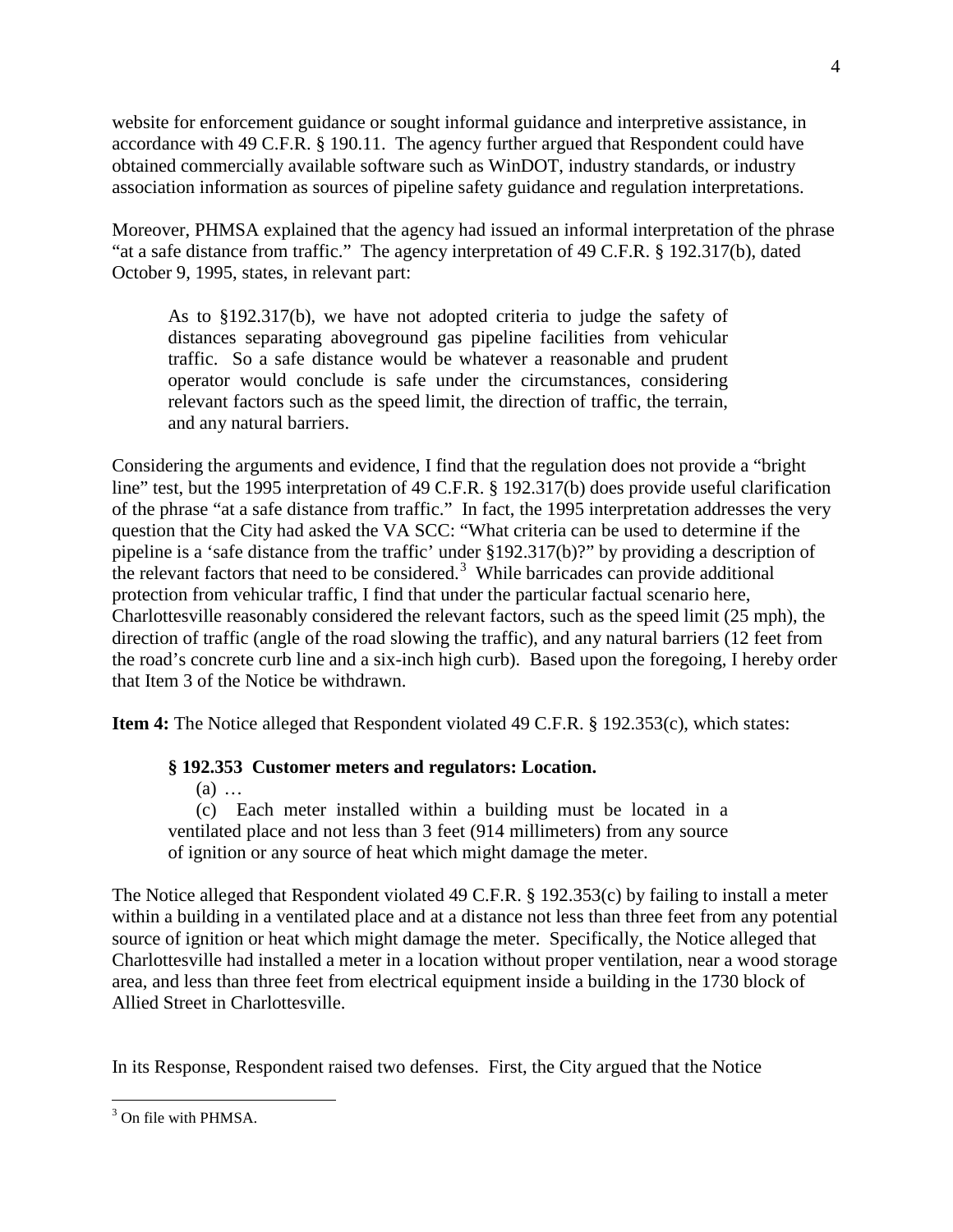incorrectly alleged that the City had installed the meter less than three feet from electrical equipment inside a building. Charlottesville explained that there was no electrical equipment inside the building when it installed the meter and that the electrical equipment was installed later. Charlottesville acknowledged that the electrical equipment had been installed 2.5 feet from the meter but argued that the distance was only slightly less than three feet. Second, Respondent argued that, given the size of the room, PHMSA incorrectly concluded that the space was not sufficiently ventilated. Respondent also questioned any suggestion by PHMSA that wood, as a source of ignition, would interact with leaking gas to trigger an immediate combustion.

PHMSA acknowledged that there was some exchange of air in the room, but argued it was neither adequate to ensure natural venting nor adequate enough to consider the large space properly ventilated. The agency also noted that the spontaneous combustion of wood in the building was not the issue but that the wood could be ignited by some other event or activity. Any such ignition would have the potential to cause fire damage to the gas meter, the rapid release of natural gas, and an explosion inside the building.

The regulation requires that each meter installed within a building be located in a ventilated place not less than three feet from any source of ignition. When the meter was installed, there was no source of ignition or any source of heat within three feet of the meter. However, the later installation of the electrical equipment by the operator, less than three feet from the meter, and a wood storage area created the condition cited in the Notice. Accordingly, based upon a review of all of the evidence, I find that Respondent violated 49 C.F.R. § 192.353(c) by failing to have a meter in a ventilated place within a building and less than three feet from any source of ignition.

**Item 5:** The Notice alleged that Respondent violated 49 C.F.R. § 192.357(a), which states:

### **§ 192.357 Customer meters and regulators: Installation.**

(a) Each meter and each regulator must be installed so as to minimize anticipated stresses upon the connecting piping and the meter.

The Notice alleged that Respondent violated 49 C.F.R. § 192.357(a) by failing to install a meter so as to minimize anticipated stress upon the connecting pipeline and meter. Specifically, the Notice alleged that during the audit, VA SCC inspectors observed and photographed a meter inside a building in the 1730 block of Allied Street, but the meter had no supports to limit the possible horizontal movement of the pipe and the meter.

In its Response, Charlottesville did not contest this allegation of violation but described the City's post-inspection corrective measure of moving the meter outside the building so that it had proper supports to minimize stresses. Accordingly, based upon a review of all of the evidence, I find that Respondent violated 49 C.F.R. § 192.357(a) by failing to install a meter to minimize anticipated stress upon the connecting pipeline and meter.

**Item 6:** The Notice alleged that Respondent violated 49 C.F.R. § 192.479(a), which states:

### **§ 192.479 Atmospheric corrosion control: General.**

(a) Each operator must clean and coat each pipeline or portion of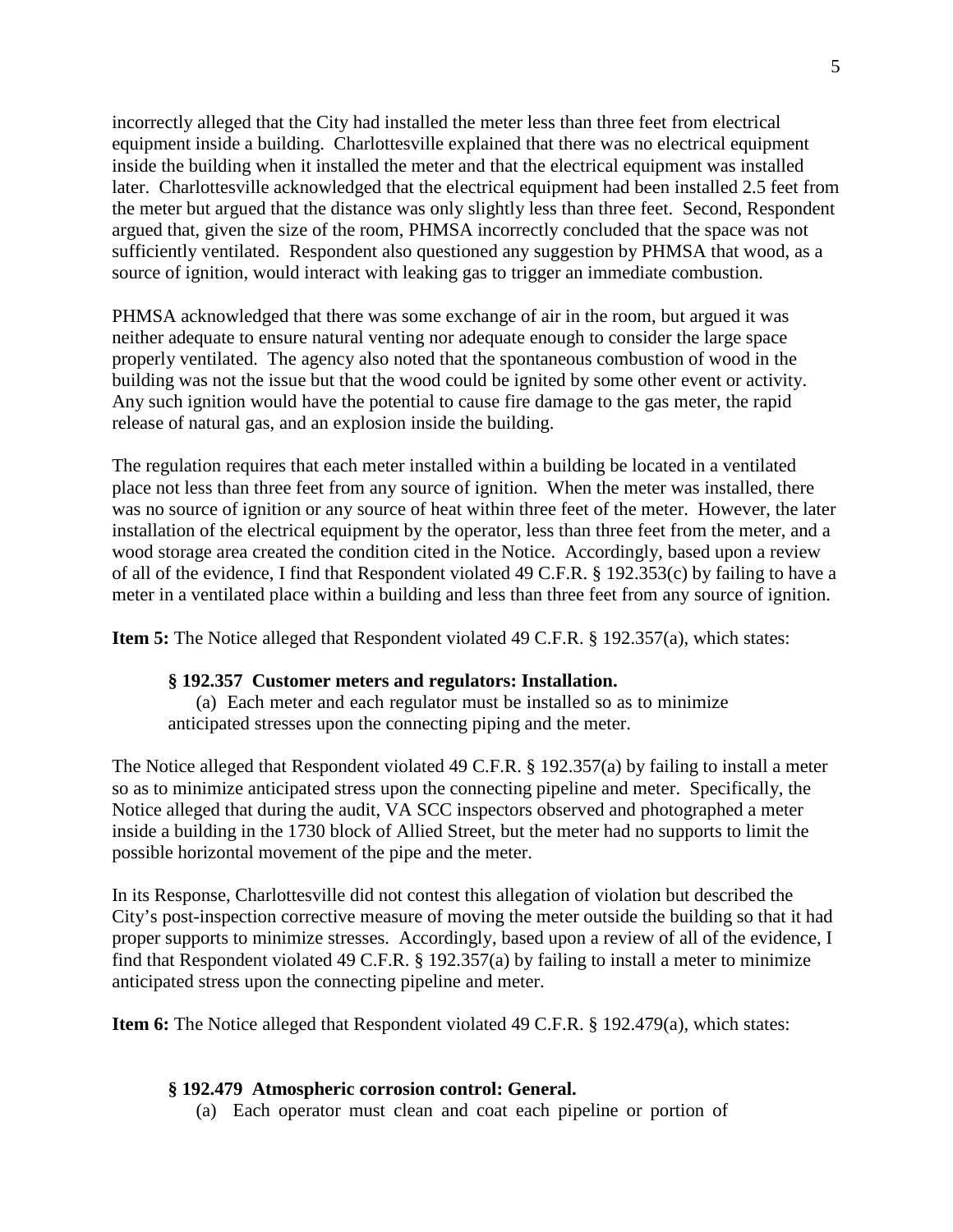pipeline that is exposed to the atmosphere, except pipelines under paragraph (c) of this section.

The Notice alleged that Respondent violated 49 C.F.R. § 192.479(a) by failing to clean and coat each pipeline or portion of pipeline exposed to the atmosphere. Specifically, the Notice alleged that during the audit, VA SCC inspectors observed and photographed (1) approximately 320 feet of inadequately coated two-inch main secured to a row of buildings and feeding eight meters to various commercial customers at North Wing Barracks Road, and (2) a two-inch main on the side of and across the roof of a building in the 1730 block of Allied Street in Charlottesville.

Respondent did not contest these allegations of violation. Accordingly, based upon a review of all of the evidence, I find that Respondent violated 49 C.F.R. § 192.479(a) by failing to clean and coat each pipeline or portion of its pipeline exposed to the atmosphere.

**Item 7:** The Notice alleged that Respondent violated 49 C.F.R. § 192.707(c), which states:

### **§ 192.707 Line markers for mains and transmission lines.**

(a) …

(c) *Pipelines aboveground*. Line markers must be placed and maintained along each section of a main and transmission line that is located aboveground in an area accessible to the public.

The Notice alleged that Respondent violated 49 C.F.R. § 192.707(c) by failing to place and maintain line markers along exposed sections of main lines at two aboveground locations at North Wings Barracks Road and in the 1730 block of Allied Street. Specifically, the Notice alleged that during their audit, VA SCC inspectors observed and photographed two locations that did not have line markers: (1) a two-inch main secured to a row of buildings feeding eight meters to various commercial customers at North Wing Barracks Road; and (2) a two-inch main on the side of the building in the 1730 block of Allied Street.

In its Response, Charlottesville contested both alleged violations, arguing that neither pipe segment was a transmission or main line. Instead, the City argued that they constituted service lines, for which no line markers were required, according to the definition of "service line" found at 49 C.F.R. § 192.3. In both cases, the City asserted that the pipeline segments distributed gas at the same pressure at which the gas was delivered to the customer. Thus, Respondent argued, each pipe segment should be considered a service manifold, i.e., part of a service line.<sup>4</sup>

Charlottesville cited an e-mail from the Virginia SCC in support of its argument that the pipe segment at Barracks Road could not be considered a service line because it was upstream of a service regulator that reduced the pressure to the same pressure at which the gas was delivered to the customer. Charlottesville argued that the VA SCC's interpretation, as reflected in the e-mail, also supported the City's argument that the Allied Street pipeline segment must also be considered part of a service line because it was located downstream of a service regulator that reduced the pressure of that segment to the level at which the gas was delivered to a small

 $\overline{a}$ 4 Response, at Attachment 2.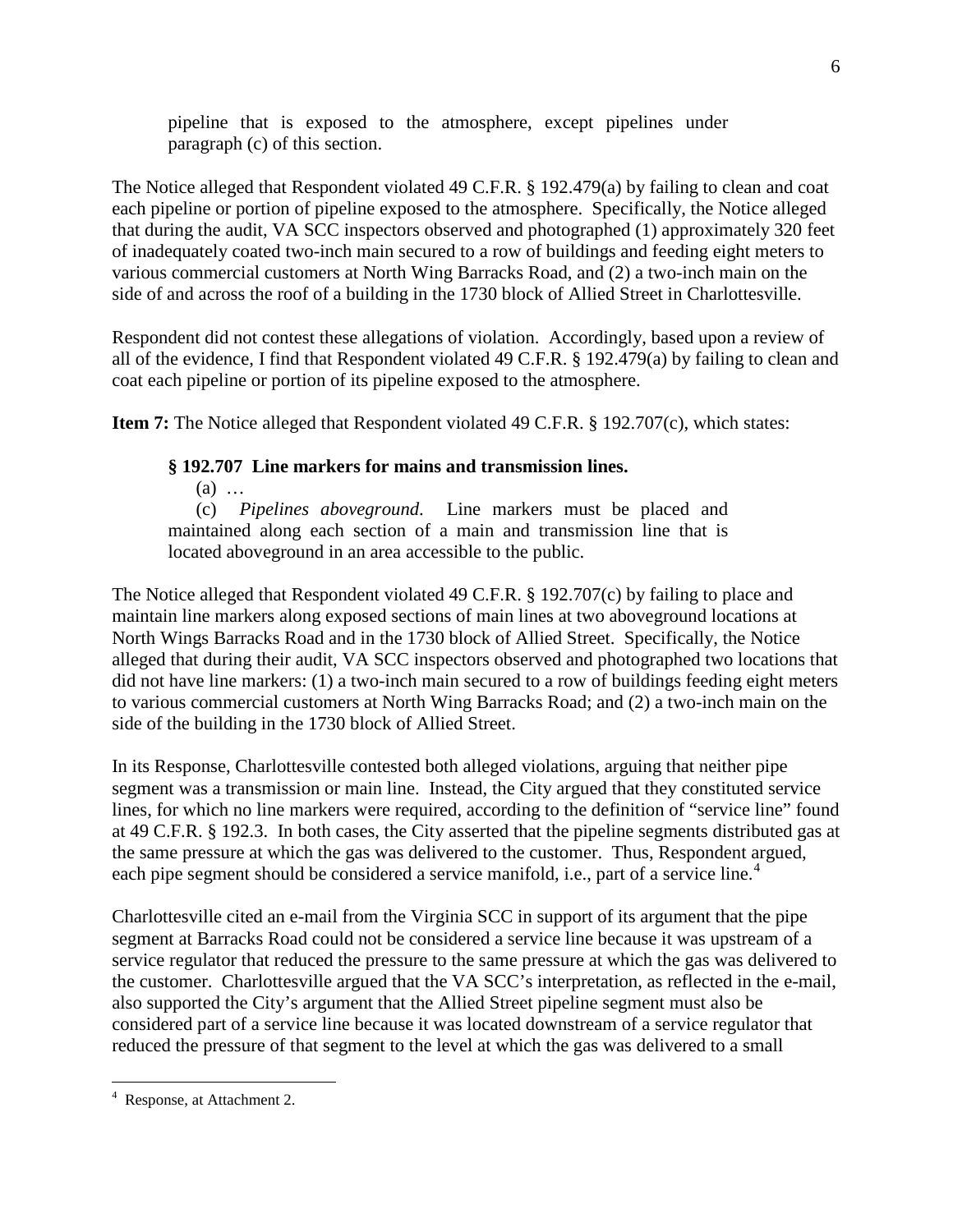number of small commercial customers.

First, I disagree with the City's interpretation as to what constitutes a "main" versus a "service line" at both locations. The City relies too heavily on whether a pipe segment lies downstream or upstream of a regulator. The real crux of the issue is the pressure at which gas is ultimately delivered to the customer. Section 49 C.F.R. § 192.3 defines "service line" as follows:

*Service line* means a distribution line that transports gas from a common source of supply to an individual customer, to two adjacent or adjoining residential or small commercial customers, or to multiple residential or small commercial customers served through a meter header or manifold. . . .

The "common source of supply" in the service line definition is the same "common source of the supply" found in the definition of a "main" in 49 C.F.R § 192.3:

*Main* means a distribution line that serves as a common source of supply for more than one service line.

A key aspect of the definition of a "main" is that it serves as a common source of supply for more than one service line. As shown on page 3 of Exhibit B03 in the Violation Report for the Barracks Road location, there is more than one meter set and therefore more than one service line along the common source of the supply identified as a main line on pages 1 and 2 of Exhibit 3. The main lines were correctly identified in the Exhibits. Each of the respective service lines starts from the tap off the common source of supply through the meter set. Since each customer is served through a line that has its own meter and service regulator that reduces the pressure to a particular customer, the line serving that group of customers must be a main line.

Additionally, the City mischaracterized the regulators at each location as "service regulators." A service regulator is defined in 49 C.F.R § 192.3 as follows:

*Service regulator* means the device on a service line that controls the pressure of gas delivered from a higher pressure to the pressure provided to the customer. A service regulator may serve one customer or multiple customers through a meter header or manifold.

Specifically, the City argued that the Fischer 627R at the Barracks Road location could be considered a service regulator. As such, according to Charlottesville, any portion of the pipeline segment downstream of that regulator could be considered service line.

This is an incorrect interpretation. As mentioned by both the operator and VA SCC, the Fischer 627R regulator reduces the pressure from about 90 to 30 psig. Each of the meters off the taps in Exhibit B3 are then further reducing pressure from the common source of supply (or main) running at 30 psig to the customer pressure 7" W.C. Even though the Fischer 627R is controlling pressure from a higher pressure (i.e. 90 psig), it is not a service regulator since the 30 psig is not the pressure at which gas is ultimately delivered to the customer(s). As correctly stated by the VA SCC, if the customers were taking 30 psig directly, the Fischer 627 R would be considered a service regulator. However, the customers are taking a pressure of 7" W.C., so the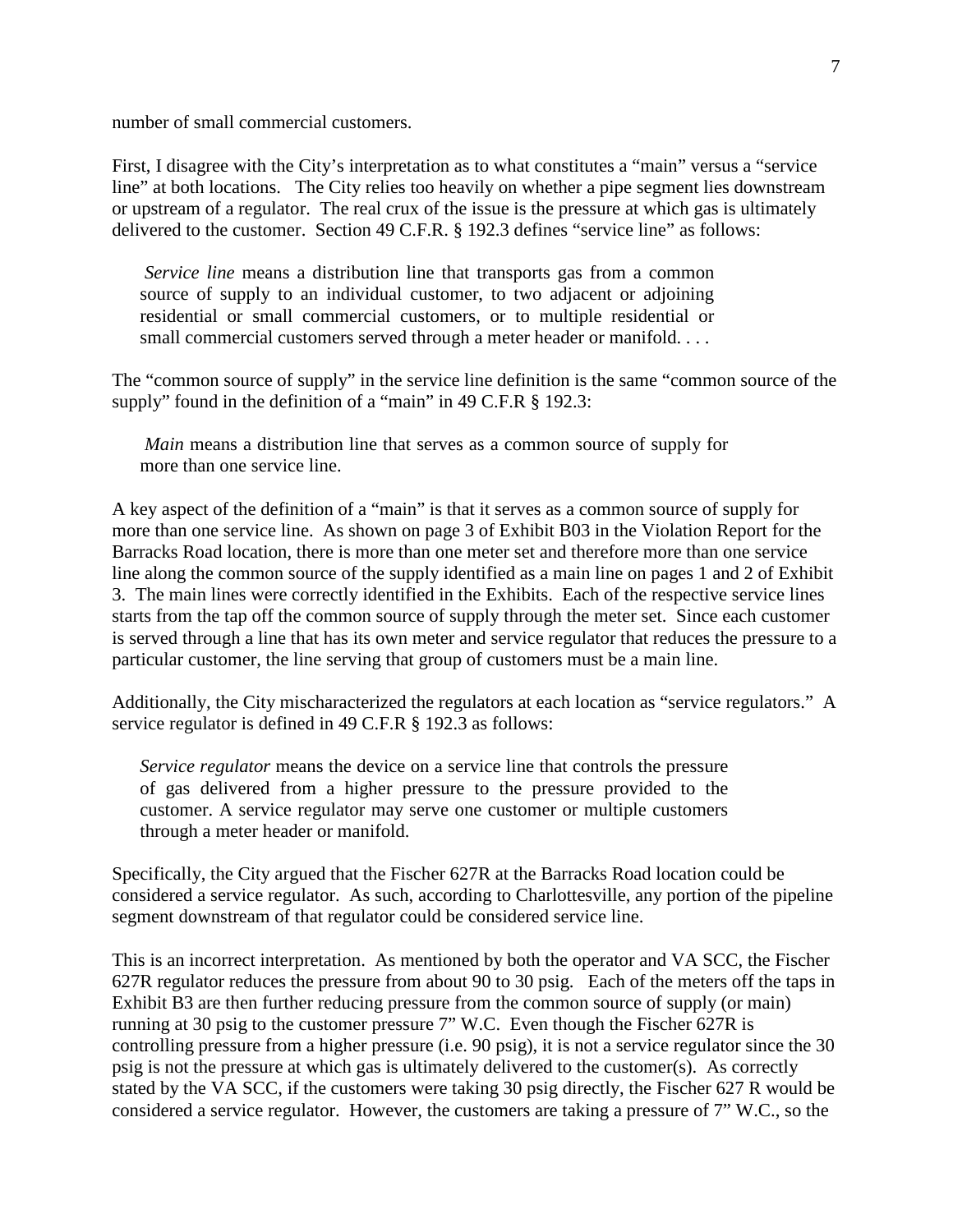Fischer 627 R cannot be considered a service regulator. The meter sets that reduce the pressure to the customers' pressure of 7" W.C. are considered service regulators. The same type of analysis holds true for the main line at Allied Street.

The segment of two-inch pipe running up the building in the 1730 block of Allied Street (shown on pg. 3 in Exhibit B 08), also operates at about 30 psig. The evidence indicates that this line provides a common source of supply for more than one service line, which aligns with the definition of a main. The service lines begin at the point where they branch off from the main as each of the service lines feed from the main. The main has a separate customer meter and regulator to further reduce the gas to inches of water column pressure provided to the customers. The two-inch pipeline is not a service line, as the City contends, since the pressure in the line is not the same as the pressure at which gas is provided to the customers. The regulator shown on page 3 of Exhibit B 08 is not a service regulator since it simply reduces pressure from approximately 90 psig to approximately 30 psig. If the 30 psig were fed directly to a customer, the line running up the building could be considered a service line and the regulator could be considered a service regulator; however, the 30 psig is not the pressure provided to the customers and the regulator is not reducing the pressure to a level provided to the customers. Each of the other regulators on the respective service lines that reduce the 30 psig pressure to the inches of water column pressure provided to customers is considered a service regulator.

Accordingly, after considering all of the evidence, I find that Respondent violated 49 C.F.R. § 192.707(c) by failing to place and maintain line markers along exposed sections of main lines at two aboveground locations, North Wings Barracks Road and in the 1730 block of Allied Street.

**Item 8:** The Notice alleged that Respondent violated 49 C.F.R. § 192.805(a), which states:

#### **§ 192.805 Qualification program.**

Each operator shall have and follow a written qualification program. The program shall include provisions to: (a) Identify covered tasks…

The Notice alleged that Respondent violated 49 C.F.R. § 192.805(a) by failing to have and follow a written operator qualification (OQ) program that identified the calibration and maintenance of field transmitters used in the City's telemetry system as a covered task. Specifically, the Notice alleged that the VA SCC staff reviewed the City's OQ program and found no evidence of a qualification program for City employees who calibrate and maintain pressure transducers used in the City's telemetry system.

In its Response, Charlottesville contested the allegation of violation on a number of grounds. The City argued that the calibration of telemetering equipment is not a covered task because calibration is not required anywhere in Part 192. Additionally, the City asserted that after the OQ regulations were promulgated, it met with the VA SCC to identify and define what activities conducted by its personnel should be included as covered tasks. Calibration of telemetering equipment was not one of them. Since the OQ program was developed over 10 years ago, neither PHMSA nor the VA SCC had ever indicated that the City's written qualification program was not in compliance with § 192.805. The City conceded that § 192.741 requires an operator in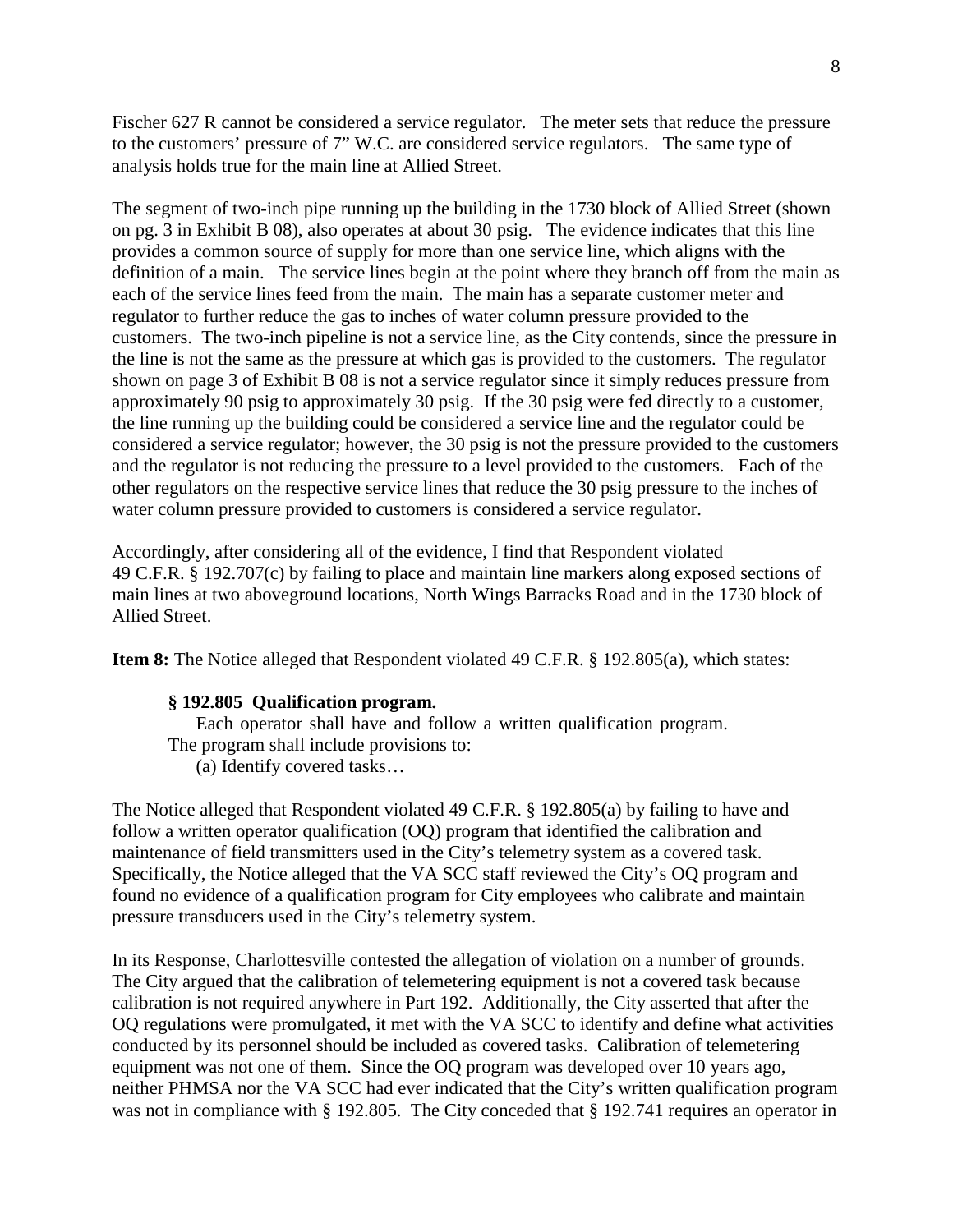certain circumstances to install telemetering, but argued that it does not require that such equipment be calibrated.

I disagree. Section 192.801(b) defines a covered task as any activity that (1) is performed on a pipeline facility, (2) is an operations or maintenance task, (3) is performed as a requirement of Part 192, and (4) affects the operation or integrity of the pipeline. Section 192.741(c) states that if there are indications of abnormal pressure, the regulator and auxiliary equipment must be inspected and the unsatisfactory operating conditions corrected. Since the calibration of telemetering equipment is performed on a pipeline facility, is part of the operation of the pipeline system, is performed as a requirement of Part 192 and affects the operation of such pipeline, it is a covered task.

Covered tasks not only include those activities that are specifically prescribed by Part 192 but also include ones undertaken as part of performance-based requirements. Subpart N of Part 192 gives each operator the opportunity to identify the covered tasks for all of its operations and maintenance activities that are required by Part 192, even if an activity isn't specifically prescribed. In this case, calibration of the City's telemetry equipment is a necessary and integral part of insuring satisfactory operating conditions under § 192.741 and should therefore be included in the City's written qualification program. Accordingly, after considering all of the evidence, I find that Respondent violated 49 C.F.R. § 192.805(a) by failing to have and follow a written qualification program that identified the calibration and maintenance of field transmitters used in its telemetry system as a covered task.

These findings of violation will be considered prior offenses in any subsequent enforcement action taken against Respondent.

#### **ASSESSMENT OF PENALTY**

Under 49 U.S.C. § 60122, Respondent is subject to an administrative civil penalty not to exceed \$100,000 per violation for each day of the violation, up to a maximum of \$1,000,000 for any related series of violations. In determining the amount of a civil penalty under 49 U.S.C. § 60122 and 49 C.F.R. § 190.225, I must consider the following criteria: the nature, circumstances, and gravity of the violation, including adverse impact on the environment; the degree of Respondent's culpability; the history of Respondent's prior offenses; the Respondent's ability to pay the penalty and any effect that the penalty may have on its ability to continue doing business; and the good faith of Respondent in attempting to comply with the pipeline safety regulations. In addition, I may consider the economic benefit gained from the violation without any reduction because of subsequent damages, and such other matters as justice may require. The Notice proposed a total civil penalty of \$88,500 for the violations cited above.

The City contended generally in its Response that the "very high level of penalties proposed" in the Notice were not justified or appropriate under the penalty assessment criteria set forth in 49 C.F.R. § 190.225. The City cited two mitigating factors that should serve to eliminate or greatly reduce the penalty amounts. The first was that the City's "past conduct" demonstrated a "consistent attitude of compliance," as reflected by the fact that each time City received notifications of possible non-compliance from the VA SCC, it promptly complied with the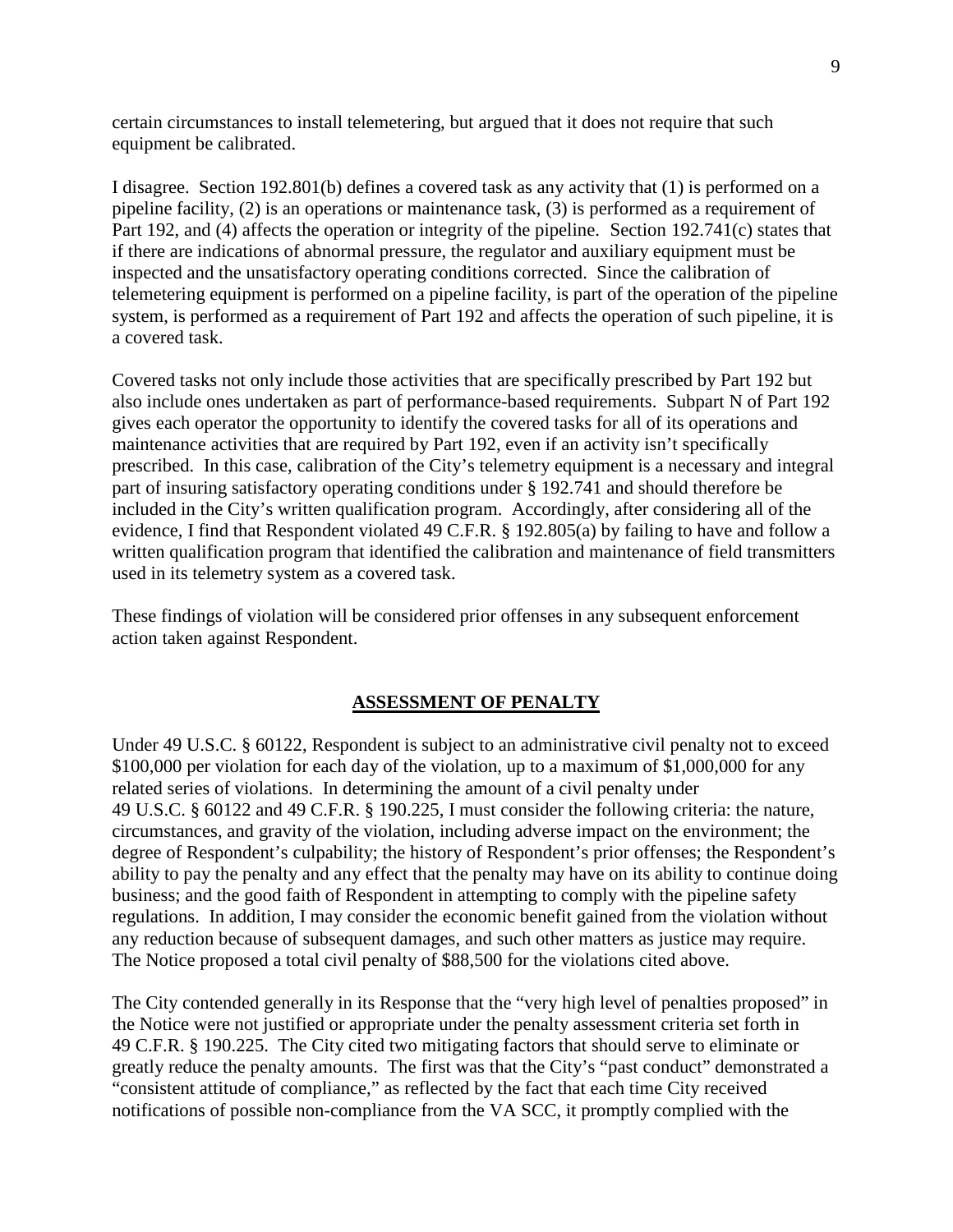inspectors' requests and that the City had been "proactive" in asking questions about the intent of the various regulations.<sup>5</sup> According to the City, the Notice in this case assumed just the opposite, namely, that Charlottesville had made no efforts to comply since the date of the inspection and therefore a compliance order was needed.

This is incorrect. Neither the Notice nor the underlying Violation Report assumed that the City had failed to take corrective actions nor was the proposed penalty higher because of any perceived recalcitrance or inaction by the City. PHMSA does not assess higher penalties because of the length of time that occurs after an inspection before a violation has corrected or whether it's been corrected at all. PHMSA expects any reasonable and prudent operator to correct violations once they have occurred and been brought to its attention. For this reason, PHMSA does not apply any sort of "good faith" credit for actions taken by an operator to correct a violation *subsequent* to a regulatory inspection or accident investigation. Such a credit only applies where an operator's actions *prior* to the commission of a violation were based on a reasonable interpretation of the regulatory requirement and the operator had a credible belief that its approach to achieving compliance was faithful to its duty to meet the regulatory obligation.<sup>6</sup>

Second, the City argued that its good compliance record should warrant a reduction in the proposed penalties, noting that "since 2005 until the NOPV issued in this docket, there has not been one NOPV sent to Charlottesville with respect to any regulation"<sup>7</sup> It is accurate to say that the City has not been found in violation of any Federal pipeline safety regulation by PHMSA within the five years prior to the 2011 inspection. This consideration was noted in the Violation Report and was the reason why PHMSA did not propose an enhanced penalty based on prior violations. If there had been prior violations, the proposed penalties would have been higher.

**Item 1:** The Notice proposed a civil penalty of \$10,300 for Respondent's violation of 49 C.F.R. § 192.739(a), for failing to demonstrate that the Rt. 29 North, Rutledge, and McIntire Park pressure regulating stations had been inspected and tested at intervals not exceeding 15 months, but at least once each calendar year annually. As discussed above, I found that the City had missed timely inspections at three regulator stations. The City acknowledged that three violations had occurred but argued that they were "technical" or "de minimis" violations that dictated either no penalty at all or a reduced one.

I disagree. Regular inspection of all pressure limiting stations, relief devices, and pressure regulating stations—as well as any associated equipment—is necessary to prevent overpressure at compressor stations. Overpressure at these stations can lead to pipeline failures and safety risks to the public. The regulation sets a specific minimum inspection interval to ensure safety and the City missed that deadline at three different stations. In addition, the nature and reduced gravity of the violations were already taken into consideration by the agency, as reflected in Section C-2 – Consequences of an Accident/Incident of the Violation Report.<sup>8</sup> If the violations

 $\frac{7}{8}$  *Id.* 

 $\overline{a}$ 

<sup>&</sup>lt;sup>5</sup> Response, at 1-2.

<sup>6</sup> E.g., *See* Violation Report, at 6.

<sup>&</sup>lt;sup>8</sup> Violation Report, at 5.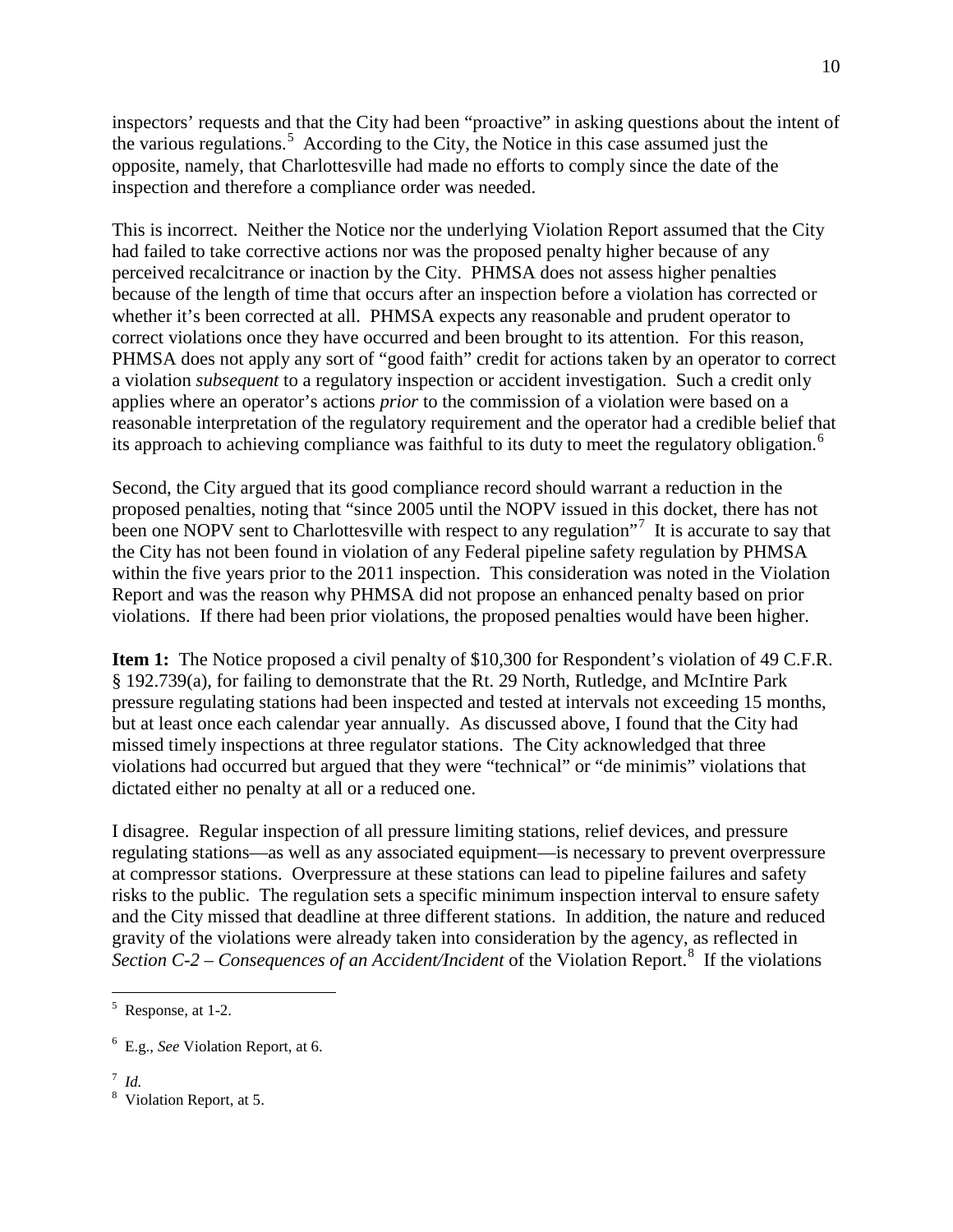had involved more stations or had threatened the integrity or safe operation of the pipeline, the proposed penalty would have been higher. Accordingly, having reviewed the record and considered the assessment criteria, I assess Respondent a civil penalty of \$10,300 for violation of 49 C.F.R. § 192.739.

**Item 2:** The Notice proposed a civil penalty of \$16,200 for Respondent's violation of 49 C.F.R. § 192.161(c), for failing to install supports on an exposed pipeline that were made of durable, noncombustible material. The City did not contest the allegation of violation but argued that the violation did not present any significant safety risk since the wooden pipe support in question, if it failed, would only result in the pipe falling 3.5 inches to the flat surface of the building roof. It further argued that, according to past practice of the VA SCC, such a violation had not given rise to the assessment of any penalty at all.<sup>9</sup>

I find these arguments unpersuasive. First, the risks inherent in an exposed pipe segment being supported only by a loose wooden block relate not only to the combustible nature of the wooden support but also to the instability of a support not properly fastened to the building. The City failed to take proper precautions to protect its facilities from the risks of both fire and instability. Second, the decision and authority to seek civil penalties for this violation rests not with the VA SCC but with PHMSA and is made in accordance with Federal statutes and the agency's own penalty assessment criteria. The penalty here is far less than the statutory maximum authorized by Congress and is consistent with penalties currently being assessed in other cases by PHMSA. Accordingly, having reviewed the record and considered the assessment criteria, I assess Respondent a civil penalty of \$16,200 for violation of 49 C.F.R. § 192.161(c).

**Item 4:** The Notice proposed a civil penalty of \$13,700 for Respondent's violation of 49 C.F.R. § 192.353(c), for failing to have a meter in a ventilated place within a building and less than three feet from any source of ignition. As discussed above, the regulation requires that each meter installed within a building must be located at least three feet away from any source of ignition. When the meter was originally installed in this case, there was no ignition source within three feet of the meter, but Respondent was still responsible for the subsequent installation of the electrical equipment after the meter was installed. Respondent did not argue that it was impossible or even difficult to install the meter at the minimum required distance from the electrical equipment.

The City further argued that under 49 C.F.R. § 190.225, it was "culpable, at most, of a technical violation, and there was no intent to violate its substance."10 I disagree that the violation here was only "technical" in nature, since the proximity of ignition sources is a well-known hazard associated with all gas facilities and § 192.353 clearly specifies the minimum distance required between gas meters and potential ignition sources such as electrical panels. I would also note that according to the Violation Report, this violation only minimally affected the safe operation of the pipeline and therefore the proposed penalty was lower than it otherwise could have been. Accordingly, based upon the foregoing, I assess Respondent a civil penalty of \$13,700 for

 $\overline{a}$ 

<sup>&</sup>lt;sup>9</sup> Response, at 4.

 $10$  Response, at 7.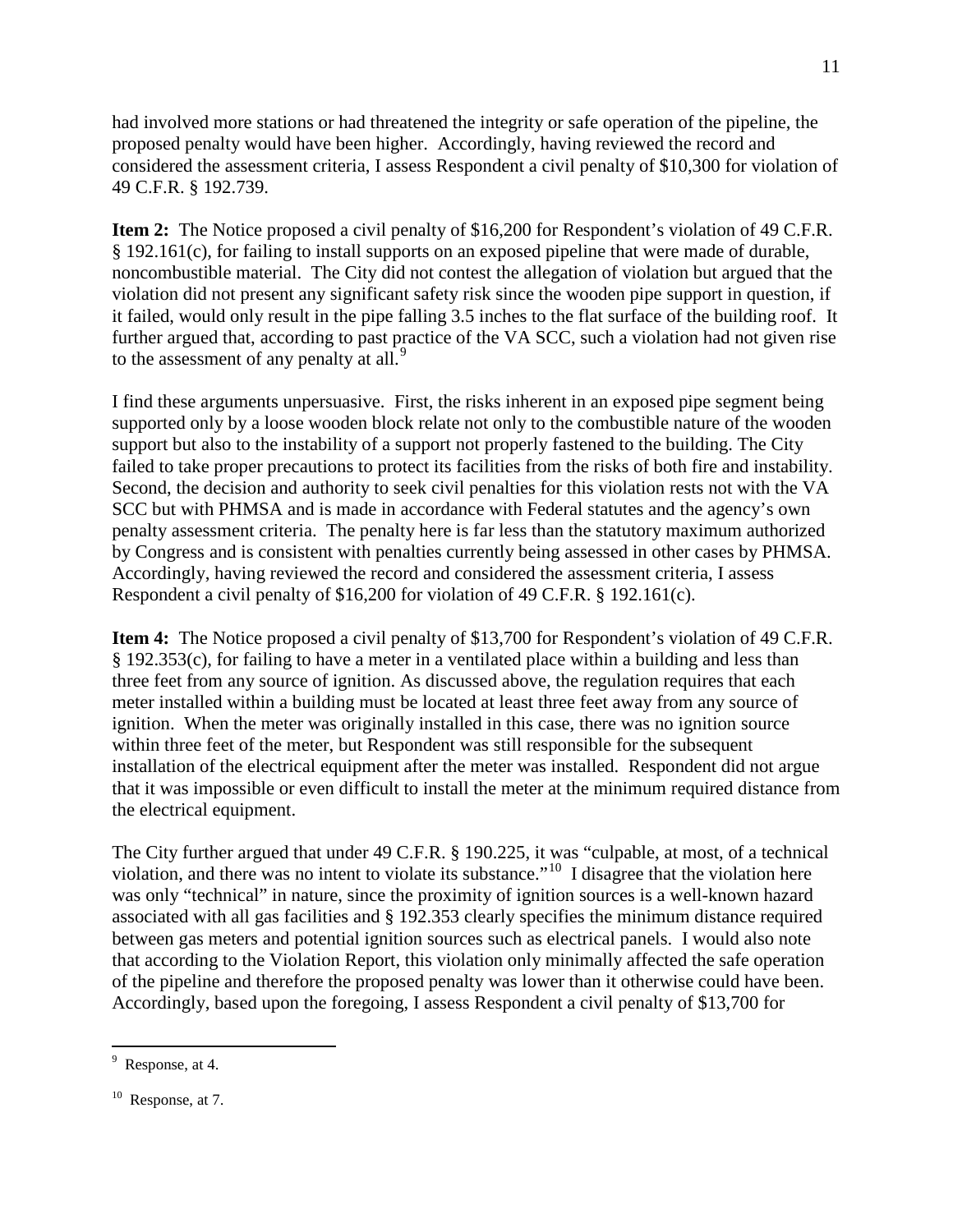violation of 49 C.F.R. § 192.353(c).

**Item 6:** The Notice proposed a civil penalty of \$32,100 for Respondent's violation of 49 C.F.R. § 192.479(a), for failing to clean and coat each pipeline or portion of its pipeline exposed to the atmosphere. As discussed above, I found that the City failed to properly coat two different sections of pipe at North Wing Barracks Road and in the 1730 block of Allied Street. The City did not contest the violations but objected to the proposed penalty for the reasons discussed above, including that it had promptly corrected the violations after being alerted by the VA SCC. As discussed in Item 4, PHMSA does not take into account post-inspection actions to achieve compliance as a basis for lowering a proposed penalty.

The City also argued that there was no rationale provided in the Notice to justify the proposed penalty. I would note that the Violation Report, not the Notice, sets forth the rationale for a proposed penalty. In this case, the Violation Report indicated that the violations of § 192.479(a) potentially compromised the integrity or safe operation of these sections of pipe located in a populated area or other high-risk area. Proper cleaning and coating of each pipeline is essential to the prevention and control of corrosion; the failure to protect the pipe surface exposed to the atmosphere could result in a release and the possible ignition of natural gas from a breach in the pipeline wall. Accordingly, based upon the foregoing, I assess Respondent a civil penalty of \$32,100 for violation of 49 C.F.R. § 192.479(a).

**Item 7:** The Notice proposed a civil penalty of \$16,200 for Respondent's violation of 49 C.F.R. § 192.707(c), for failing to place and maintain line markers along exposed sections of main lines in two locations aboveground, North Wings Barracks Road and in the 1730 block of Allied Street. As discussed above, I found that the pipe segments in question were mains and not service lines and therefore required line markers. The City argued that even if it were in violation of § 192.707(c), it had promptly replaced a marker that had been stolen and promptly installed the second one following the VA SCC inspection. Line markers play an important role in identifying mains and transmission lines and reducing the possibility of damage to, or interference with, pipeline facilities. Although I found that the City's interpretation of whether the lines at the Barracks Road and Allied Street locations should be classified as mains was incorrect, I believe a penalty reduction is warranted because the City had, in fact, installed a line marker at the Barracks Road location before it was apparently stolen. Accordingly, based upon the foregoing, I assess Respondent a reduced civil penalty of \$7,000 for violation of 49 C.F.R. § 192.707(c).

In summary, having reviewed the record and considered the assessment criteria for each of the Items cited above, I assess Respondent a total civil penalty of **\$79,300**.

Payment of the civil penalty must be made within 20 days of service. Federal regulations (49 C.F.R. § 89.21(b)(3)) require such payment to be made by wire transfer through the Federal Reserve Communications System (Fedwire), to the account of the U.S. Treasury. Detailed instructions are contained in the enclosure. Questions concerning wire transfers should be directed to: Financial Operations Division (AMK-325), Federal Aviation Administration, Mike Monroney Aeronautical Center, P.O. Box 269039, Oklahoma City, Oklahoma 73125. The Financial Operations Division telephone number is (405) 954-8845.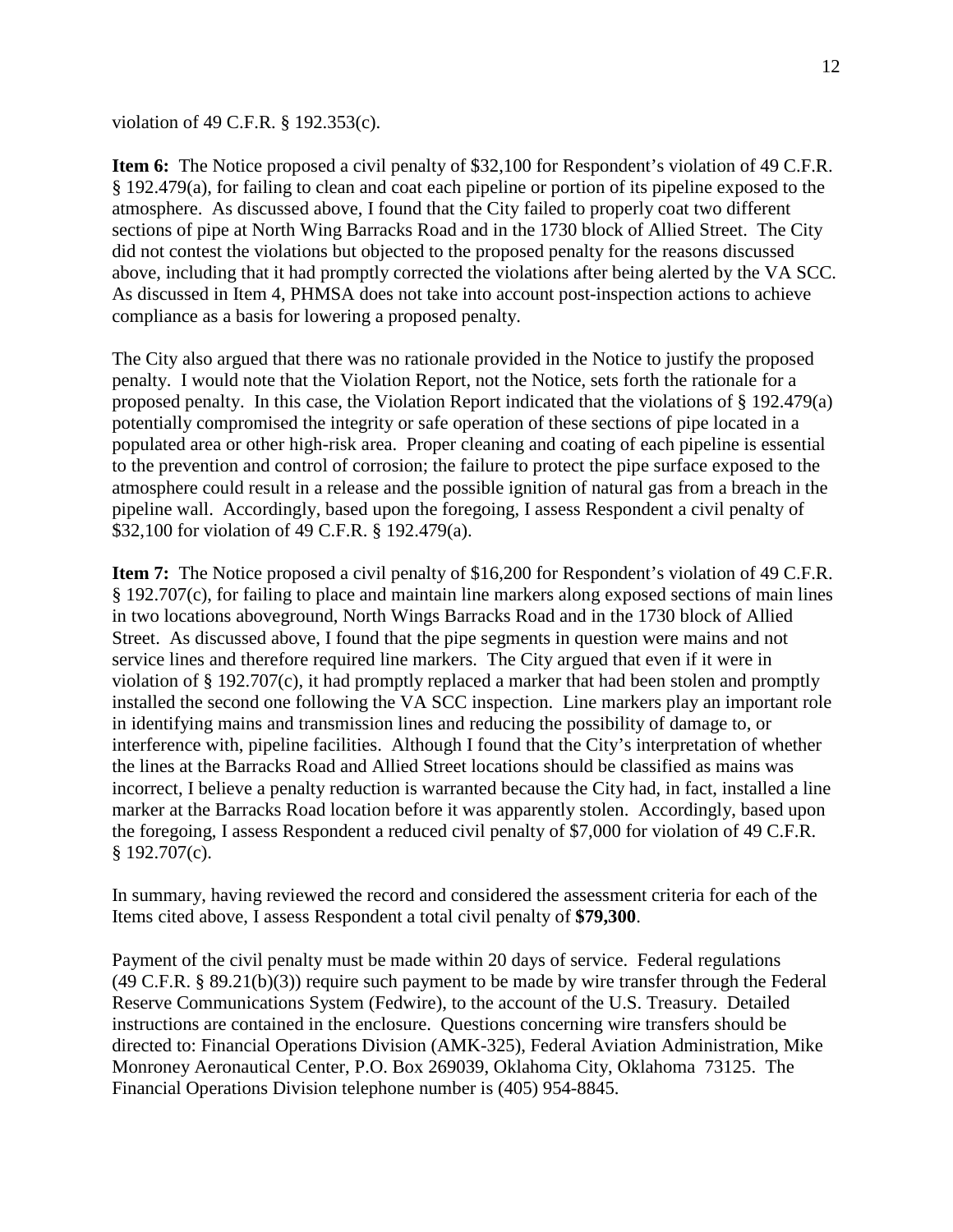Failure to pay the \$79,300 civil penalty will result in accrual of interest at the current annual rate in accordance with 31 U.S.C. § 3717, 31 C.F.R. § 901.9 and 49 C.F.R. § 89.23. Pursuant to those same authorities, a late penalty charge of six percent (6%) per annum will be charged if payment is not made within 110 days of service. Furthermore, failure to pay the civil penalty may result in referral of the matter to the Attorney General for appropriate action in a district court of the United States.

# **COMPLIANCE ORDER**

The Notice proposed a compliance order with respect to Items 2, 3, 4, 5, 6, 7 and 8 in the Notice for violations of 49 C.F.R. §§ 192.161(c), 192.317(b), 192.353(c), 192.357(a), 192.479 (a), 192.707(c) and 192.805(a), respectively. Because I ordered that Item 3 be withdrawn, the compliance terms proposed for that item are not included in this order. Under 49 U.S.C. § 60118(a), each person who engages in the transportation of gas or who owns or operates a pipeline facility is required to comply with the applicable safety standards established under chapter 601. The Director has indicated that Respondent has taken the following actions to address some of the cited violations:

> **Item 2** (49 C.F.R. § 161(c)): Charlottesville has installed a non-combustible support on an exposed pipeline in the 1730 block of Allied Street;

**Item 4** (49 C.F.R. § 192.353(c)): Charlottesville has relocated the meter inside a building in the 1730 block of Allied Street to comply with § 192.353(a);

**Item 5** (49. C.F.R. § 192.357(a)): Charlottesville has installed additional meter supports to limit the possible horizontal movement of the pipe and meter in the 1730 block of Allied Street;

**Item 6** (49 C.F.R. § 192.479(a))**:** Charlottesville has cleaned and coated the exposed piping facilities at North Wing Barracks Road and in the 1730 block of Allied Street;

**Item 7** (49 C.F.R. § 192.707(c)): Charlottesville has installed line markers along each section of main and transmission line located above ground and in an area accessible to the public near North Wing Barracks Road, and near the 1730 block of Allied Street, as required by § 192.707(c).

Accordingly, the compliance terms proposed in the Notice for Items 2, 4, 5, 6, and 7 are not included in this Order.

As for the remaining compliance terms, pursuant to the authority of 49 U.S.C. § 60118(b) and 49 C.F.R. § 190.217, Respondent is ordered to take the following actions to ensure compliance with the pipeline safety regulations applicable to its operations:

> 1. With respect to the violation of § 192.805(a) (**Item 8**), Respondent must have and follow a written qualification program that identifies a covered task for the calibration and maintenance of field transmitters used in the City's telemetry system. Specifically, the City must identify that covered task and incorporate the